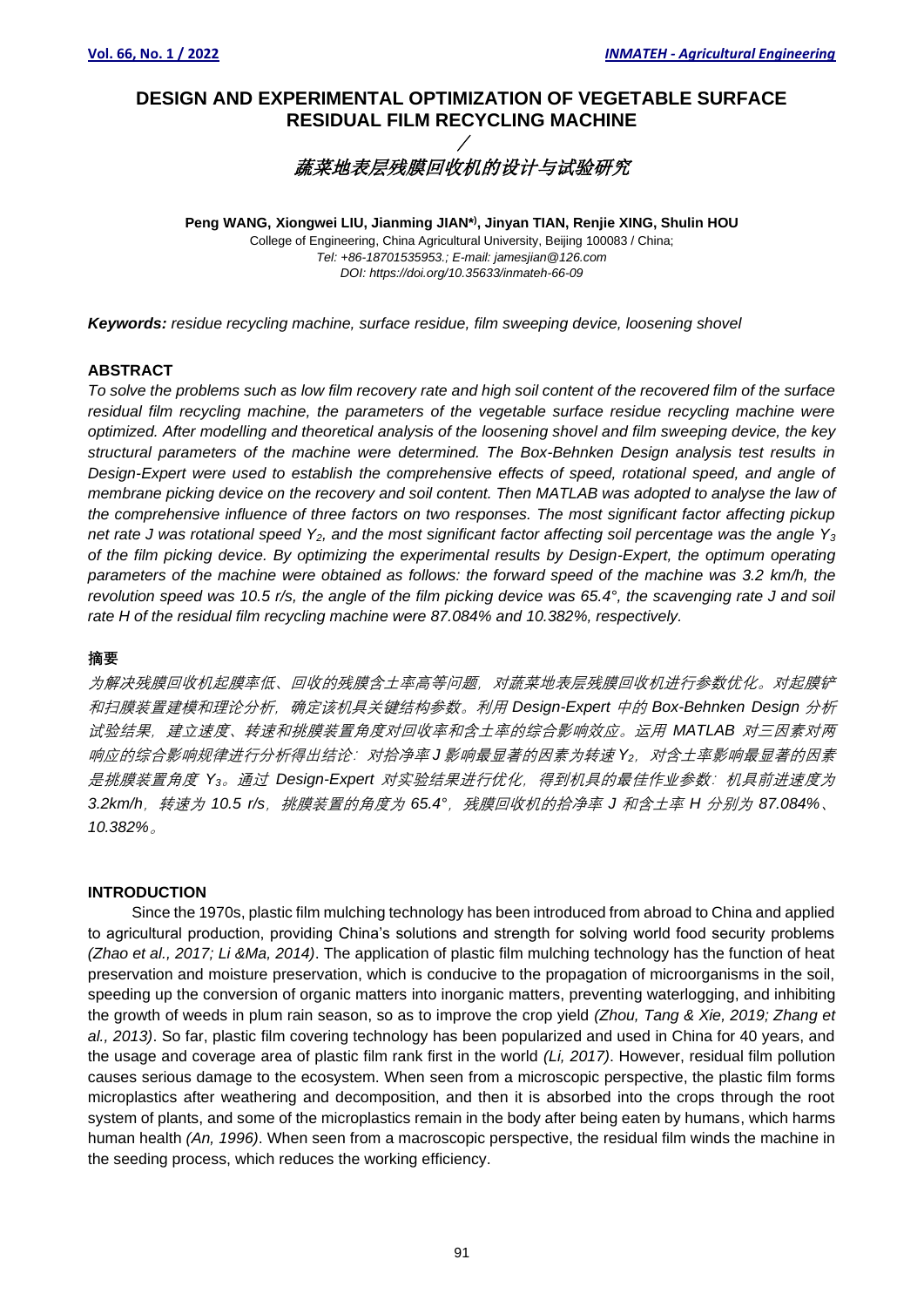At the same time, due to the inability to recover the residual film exposed on the soil surface, the problems such as choking caused by accidental ingestion of livestock often occur, bringing serious economic losses to farmers.

In the current Chinese market, there are many different types of residual film recycling machines, which can be divided into residual film recycling machines before seeding, residual film recycling machines during the seedling stage as well as residual film recycling machines after autumn according to different film lifting operation time *(Tian et al., 2018)*. The residual film recycling machine before seeding has been widely used, but because the residual film is seriously damaged in this stage, the residual film picking up rate is relative and the recovered residual film contains a large number of straws *(Chen et al., 2020)*. In China, residual film recycling mainly adopts two methods, including manual picking up and mechanized recycling. Manual picking up is characterized by high labour intensity and low efficiency, while mechanized recycling is characterized by high soil content and low scavenging rate. To solve the above problems, a film-soil separation residual film recycling machine was proposed, which can effectively reduce the soil content of the residual film and improve the cleaning rate of the machine.

# **MATERIALS AND METHODS**

# **Overall structure**

According to the characteristics of the vegetable land surface residual film *(Zhang et al., 2019)*, a surface residual film recycling machine was designed and manufactured. The structure of the whole machine was shown in Fig. 1. The residual film recycling machine mainly includes the reducer, loosening shovel, film sweeping device, traction device, film-soil separation device, film picking device, machine frame, machine box, film collection box, as well as depth-controlled device.

The tractor was connected with the power source tractor Dongfanghong-404 by using the mode of traction. The rear output shaft of the tractor was connected with the reducer of the residual film recycling machine to provide power, and the whole machine was powered by a chain drive and belt drive. When the machine was working, the loosening shovel scooped up the mixture of film and soil on the surface and swept the mixture to the film-soil separation device through the film sweeping device. Then the soil adhered to the film was shaken off by using the inertia of the device produced by the shaking. The film-soil separation machine moved upward and threw the residual film to the film picking device and caught the residual film through the film picking teeth on the device, and then the residual film was transported to the film collecting box as the film picking device moves upward. Since the film-soil separation device threw the residual film to the film picking device, the problem of difficult removal of the residual film due to the elastic tooth piercing was solved. When the film picking device transported the residual film to the upper end of the film collecting box, it fell off and into the film collecting box, thus improving the problem that the residual film winds the machine.



**Fig. 1 - Schematic diagram of the physical design of vegetable surface residual film recycling machine** *1. Film collecting box; 2. The frame of the machine; 3. Depth limiting device; 4. Loosening shovel; 5. Film sweeping device; 6. Traction device; 7. Reducer; 8. Film soil separation device; 9. Film picking device; 10. Machine box*

#### **Analysis of the angle of the loosening shovel**

The stress diagram of the loosening shovel during the operation was shown in Fig. 2. The stress model of the loosening shovel unit was established by analysing the force of the loosening shovel unit. Taking the forward direction of the machine as the X-axis and the vertical direction as the Y-axis, the coordinate system was established, as shown in Figure 2, and then the stress analysis was conducted to the loosening shovel.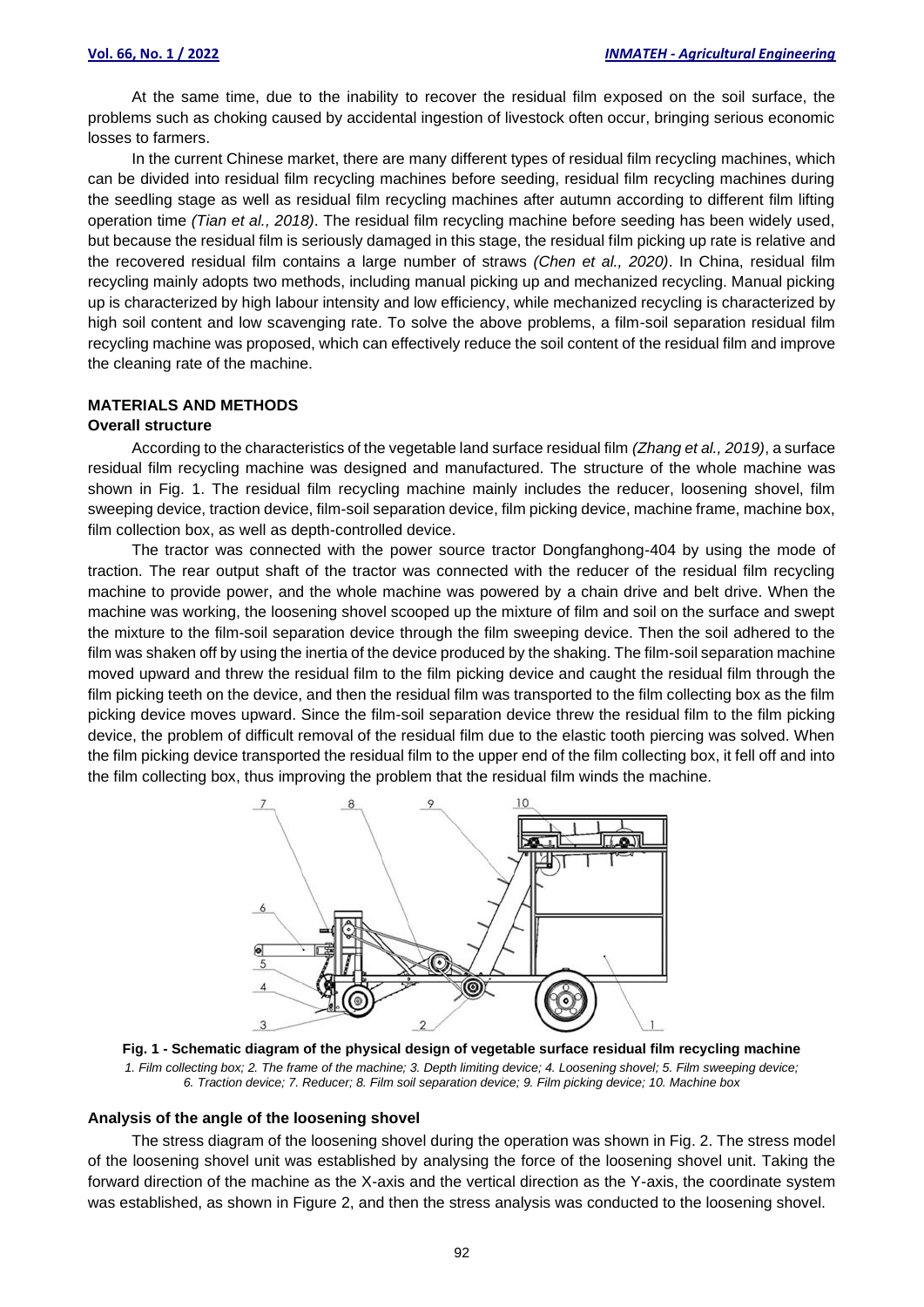According to the analysis in Fig. 2, the gravity imposed on the film-soil mixture was  $G<sub>i</sub>$ ; the frictional force between the upper surface of the loosening shovel and the film-soil mixture was f. The normal load generated by the membrane soil mixture on the upper surface of the loosening shovel was  $Fn$ . The force needed to dig up the film-soil mixture along the loosening shovel was  $Ft$ . By analysing the stress condition during the operation of the loosening shovel, the stress balance equation of the loosening shovel was obtained as follows:



**Fig. 2 - Schematic diagram of the entry angle of the loosening shovel** *f - frictional force between the film-soil mixture and the upper surface of the loosening shovel, N;*  F<sup>n</sup> - *normal load generated by the film-soil mixture on the upper surface of the loosening shovel, N;*  G-g*ravity of the film-soil mixture itself, N;* Ft *- The force required to move along the loosening shovel to scoop up the film-soil mixture, N;*

After analysing the resistance imposed on the loosening shovel, the soil resistivity was  $K$ , and the harder the soil texture was, the larger the coefficient would be. The soil area cut by the loosening shovel was  $S<sub>i</sub>$ , the friction coefficient of the film-soil mixture on the loosening shovel  $\mu$ =tan $\varphi$ ; the frictional angle of the film-soil mixture to the loosening shovel was  $\varphi$ , which was usually 30 ° ~ 36 °; the force required by the film-soil mixture to slip through the loosening shovel surface was  $P$ ; the length of the loosening shovel was  $L$ ; the soil density was  $\rho$ ; by ignoring the impact of the moving speed of the machine on the resistance of the loosening shovel, resistance Ft could be expressed as *(Zhai et al., 2018)*:

$$
Ft = P + Ps = SL\rho \tan(\alpha + \varphi) + Ks
$$
 (2)

By combining Formula (1) with Formula (2), the following formula could be obtained:

$$
\alpha = \cot^{-1} \frac{\mu (SL\rho \tan(\alpha + \varphi) + Ks) - G}{SL\rho \tan(\alpha + \varphi) + Ks - \mu G}
$$
 (3)

As shown in Formula (3), when the machines conduct residual film recycling, the larger the entry angle  $\alpha$  was, the more the film-soil mixture scooped up by the loosening shovel would be, the greater the resistance generated would be, and the greater the force Ft required by the machine to dig up the film-soil mixture would be. When the buried angle was less than 25°, and at this time the resistance was relatively small *(Wang, 2010; Xue et al., 1987; Liu et al. 2018)*.

If the angle was too small, the soil breaking ability of the loosening shovel would be relatively poor *(Li, 2017)*. To adapt to different regions, soil texture, and soil moisture, the loosening shovel was designed into a fine-tuning structure, with an angle adjustment range of 23°~26°.

#### **Analysis of the motion process of the film sweeping device**

The heap soil condition is a common problem existing in the residual film recycling machine. To solve this problem, a film sweeping device was designed, as shown in Fig. 3.

By analysing the motion process of the film sweeping device, the influence laws of the film sweeping blades on the film-soil mixture were determined.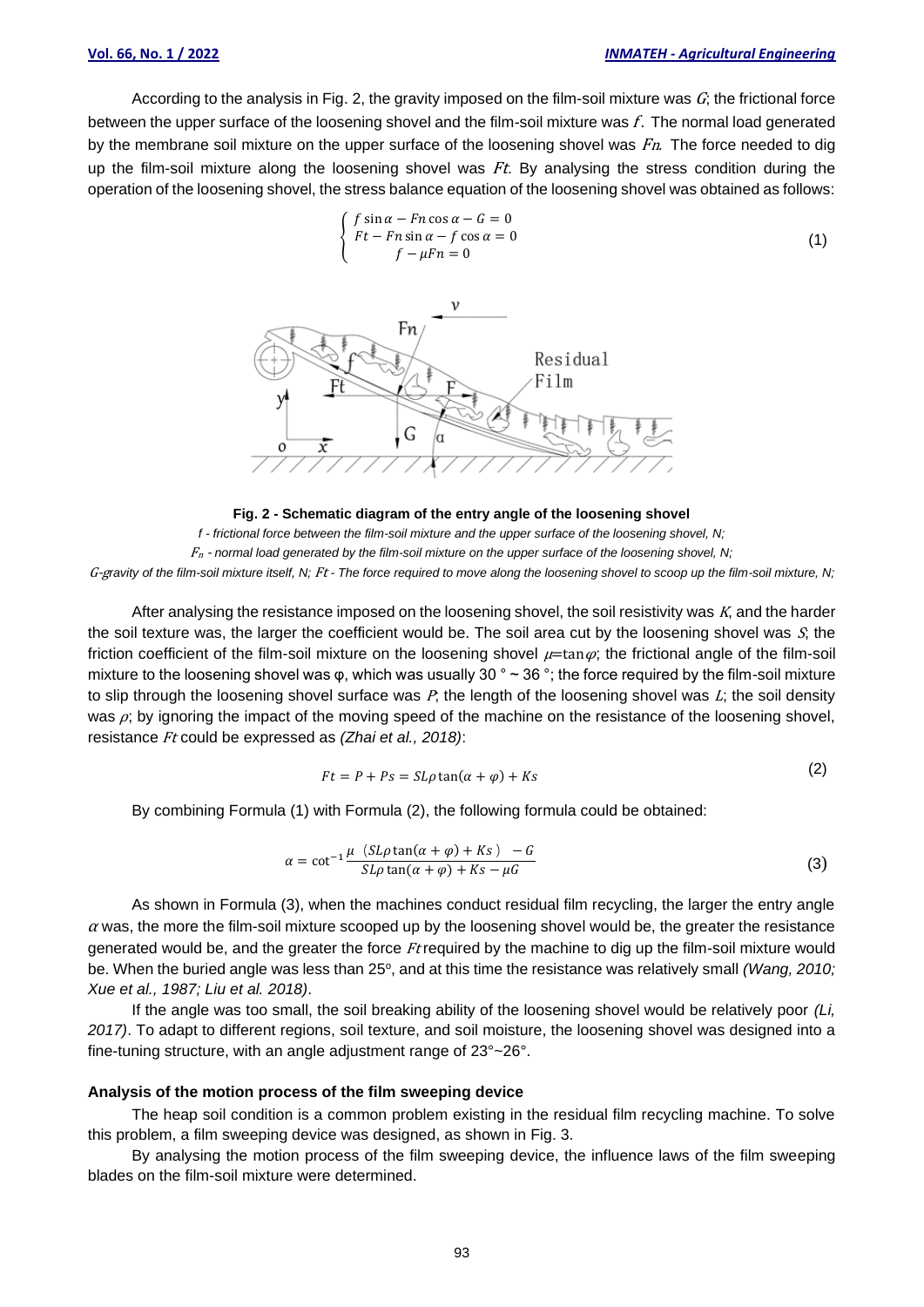(5)



**Fig. 3 - Partial diagram of the film sweeping device** *1. Film sweeping blade; 2. Blade base; 3. Film sweeping spindle*

Taking the axis of the film sweeping spindle as the origin, the operation direction of the machine as *X*axis, and the direction perpendicular to the ground as Y-axis, the xoy rectangular coordinate system was established to analyse its motion process. In the process of residual film recycling operation, the machine moved along a straight line, and the film sweeping device carried out the film sweeping operation by rotating motion. The absolute motion of the film sweeping blade was synthesized by the above two motions.

By analysing Fig. 4, the absolute velocity of the film sweeping blades was obtained as follows:

$$
v_1 + v_2 = v_0 \tag{4}
$$

According to the basic principle of kinematics, the trajectory of point B of the film sweeping blade at any time could be obtained. Based on the analysis, the motion trajectory equation of the film sweeping blade at point B with time T could be obtained as follows:





To obtain the motion velocity of point B of the film sweeping blade at time T, the derivative of  $t$  in formula (5) was obtained, and the motion velocity equation of point B of the film sweeping blade at any time was obtained as follows:

$$
\begin{cases} v_x = v_1 + l \sin(\omega t) \\ v_y = \omega l \sin(\omega t) \end{cases} \tag{6}
$$

By combining the above equations, the relationship among velocity  $v_x$  of point B at any time and the horizontal motion velocity *v1*, angular velocity ω, and the distance *l* between point B of the film sweeping blade and the axis were as follows:

$$
v_x = v_1 + \omega l \cos \cos^{-1} \frac{v_y}{\omega l} \tag{7}
$$

According to Equation (7), the velocity  $v_x$  of point B at any time was mainly related to the machine's horizontal movement velocity *v<sup>1</sup>* and angular velocity *ω*. To further analyse the motion trajectory of point B of the film sweeping device, the film sweeping velocity ratio λ was introduced *(Deng et al., 2016; Zhao, & Wu, 2019)*.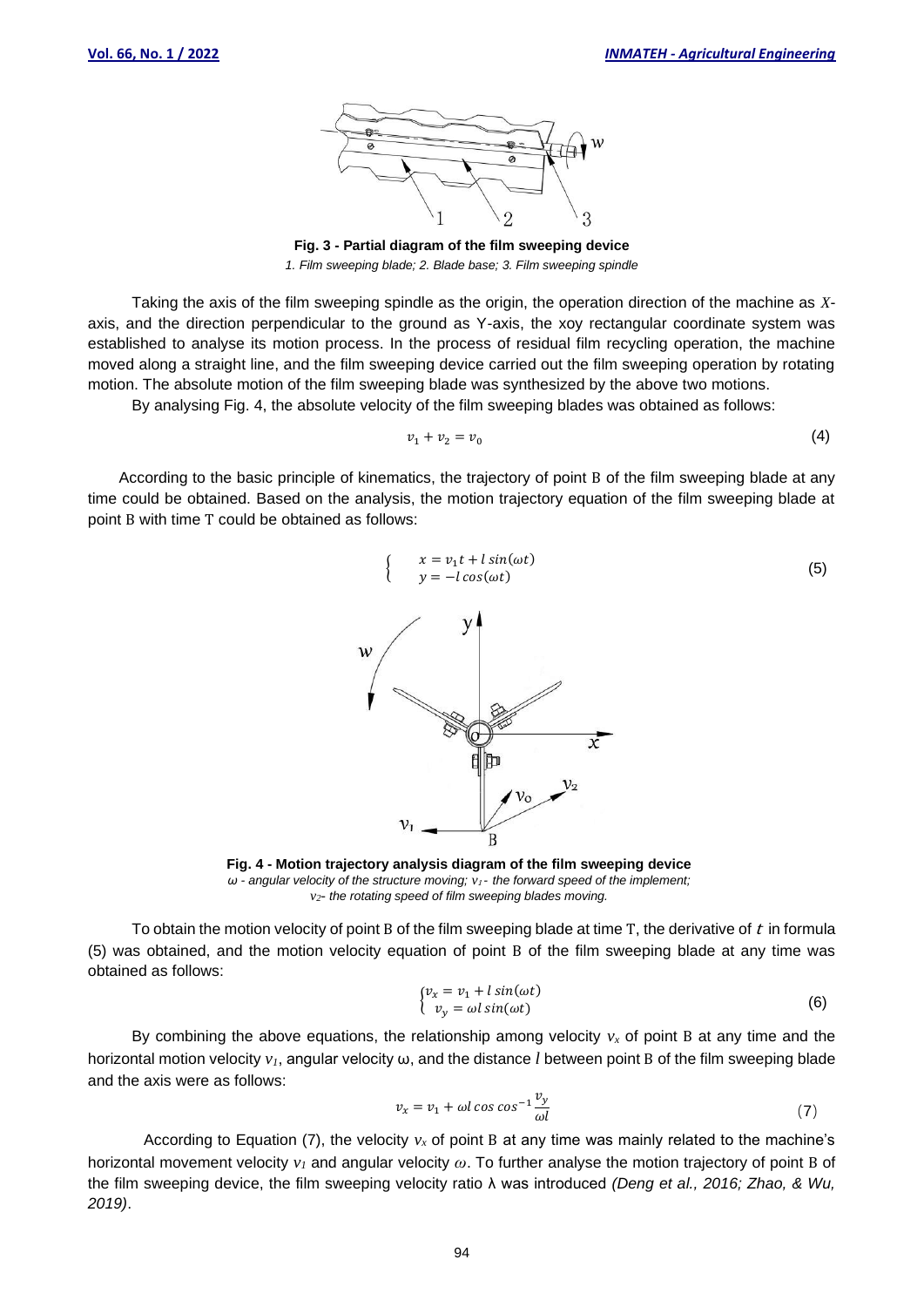$$
\lambda = \frac{v_2}{v_1} = \frac{\omega l}{v_1} \tag{8}
$$

Substituting Formula (8) into Formula (5), then the following formula could be obtained:

$$
x = \sqrt{l^2 - y^2} + \frac{l}{\lambda} \cos^{-1} \left( -\frac{y}{l} \right)
$$
 (9)

According to Formula (9), point B of the film sweeping blade of the film sweeping device moved in a way of cycloid, and the sweeping velocity ratio λ was the determinant factor of the cycloid trajectory. Different velocity ratios would form different cycloid diagrams, thus affecting the film sweeping effect. Next, the cycloid diagrams under the situation for  $\lambda > 1$ , B = 1, and B < 1 would be analysed. When  $v_2$  was greater than  $v_1$ , namely, B >1, the trajectory was a trochoid. At this time, the film-soil mixture was thrown above the rear of the film sweeping device, which swept the film and alleviated the heap soil phenomenon, but the large amount of dust pollution generated by the throwing of a large amount of soil damaged the environment. When *v<sup>2</sup>* was smaller than  $v_1$ , the track was a short cycloid, namely,  $B \lt 1$ , and at this time, the film sweeping effect could not be achieved as the angle and distance of the throwing of the film-soil mixture. When  $v_2$  was equal to  $v_1$ , namely, B =1, the film sweeping blade could drop the film-soil mixture onto the separation device at a height of 45° to achieve the film sweeping effect.

#### **Experimental materials**

This prototype test was conducted in Gu'an County, Langfang City, Hebei Province. The harvested vegetable fields were selected as the test pilots, and the plastic film remaining on the surface of the field was mainly recovered. Fig. 5 shows the field experiment scene. The plastic film laid in the test field is a black plastic film with a thickness of 0.008 mm. The surface of the land contained a small number of weeds and vegetable leaves. The average moisture content of the soil was about 10.1%, and the test field was cohesive soil. After field investigation, the residual film was mainly buried in the surface soil or exposed on the surface, so in the test process, the machine mainly carried out the recycling test on the residual film on the surface.



**Fig. 5 - Field test diagram**

The main testing equipment includes a tractor Dongfanghong-404, vegetable surface film recycling machine, shovel, rotational speed meter, tape measure, electronic balance as well as an adjustable wrench.

#### **Test indexes**

To analyse the operation effect of the machine and test the stability and reliability of the operation, the picking up rate of the machine and the soil content of the residual film were taken as the test indexes *(Li, 2017)*, denoted as *J* and *H*, respectively. Next, these two indexes will be introduced, respectively.

Picking up rate: The ratio of the total film mass recovered by the machine and the total film mass in the soil before recycling is called picking up rate, which can be expressed in Formula (10):

$$
J = (1 - D_1/D_2) \times 100\%
$$
 (10)

where:

*J* is the residual film pickup rate,  $\%$ ,  $D_1$  is the total surface residual film mass after the residual film recycling operation, g,  $D_2$  is the total surface residual film mass before the residual film recycling operation, g.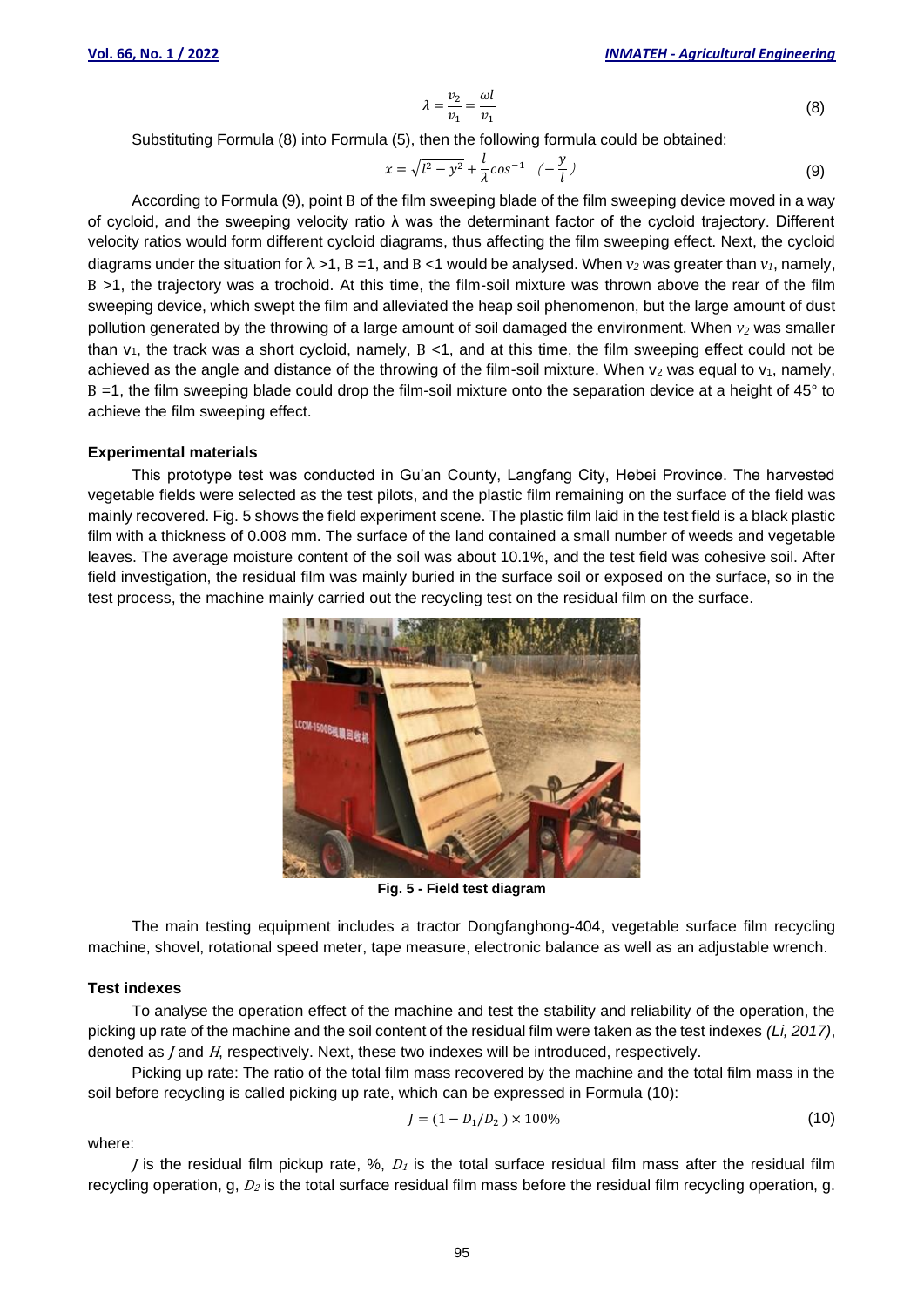**Table 1**

**Table 2**

Soil content: The mass ratio of the total mass of the soil in the film collecting box to the residual film and soil is called soil content, which can be expressed by Formula (11):

$$
H = (D_4 - D_3)/D_4 \times 100\%
$$
\n(11)

where: H is soil content, %,  $D_4$  is the total mass of soil and residual film in the film collecting box in a test field, g.  $D_3$  is the total mass of residual film in the film collecting box in a test field, g.

#### **Test parameters and methods**

|       |                                           | .                                                   |                                        |  |
|-------|-------------------------------------------|-----------------------------------------------------|----------------------------------------|--|
| Level | <b>Machine forward</b><br>velocity (km/h) | <b>Factor</b><br>rotational speed<br>$(r - s^{-1})$ | The angle of PVC<br>conveyer belt ( °) |  |
|       |                                           | 12                                                  | 66                                     |  |
|       |                                           | 10.5                                                | 64.5                                   |  |
|       |                                           | 9                                                   | 63                                     |  |

According to the content described above, we took pickup rate  $J$  (%) and soil content rate  $H$  (%) as the two response values of the test. The forward speed of the machine (km/h), the rotational speed of the tractor (r/s), and the angle of the film picking device (°) were selected as the factors for the prototype test, which were denoted as  $Y_1$ ,  $Y_2$  and  $Y_3$ , respectively.

The speed of the output shaft of the Dongfanghong tractor was 9~12 r/s. The designed operating speed of the machine was  $3 \sim 5$  km/h, and the angle of the film picking device was  $63^{\circ}$ ~ $66^{\circ}$ . The test factors and horizontal coding table were determined based on the above data, as shown in Table 1. By combining different test factors, 17 groups of experiments were designed.

## **RESULTS**

# **Experimental results**

According to the three factors and two responses designed before, the test model of the three factors to the two responses was set up. Through analysing the influence laws of the three factors on the machine's performance, the main factors affecting the machine's pickup rate and soil content were obtained. Then the experimental results were optimized through the function Optimization in Design-Expert to optimize the experimental results, thus improving the operation effect of the residual film recycling machine.

|                    | <b>Field test results</b>     |                       |           |       |       |  |  |
|--------------------|-------------------------------|-----------------------|-----------|-------|-------|--|--|
| <b>Test number</b> | $Y_1$ (km $\cdot$ h $^{-1}$ ) | $Y_2(r \cdot s^{-1})$ | $Y_3 (°)$ | J (%) | H (%) |  |  |
| 1                  | $\overline{4}$                | 10.5                  | 64.5      | 84.7  | 12.5  |  |  |
| $\mathbf 2$        | 5                             | 10.5                  | 66        | 81.3  | 10.8  |  |  |
| 3                  | 5                             | $\boldsymbol{9}$      | 64.5      | 79.7  | 14.1  |  |  |
| 4                  | 4                             | 10.5                  | 64.5      | 85.1  | 12.8  |  |  |
| 5                  | 5                             | 12                    | 64.5      | 81.6  | 12.7  |  |  |
| 6                  | 4                             | 10.5                  | 64.5      | 85.3  | 12.5  |  |  |
| 7                  | 4                             | 10.5                  | 64.5      | 85.5  | 12.3  |  |  |
| 8                  | 3                             | 10.5                  | 66        | 86.8  | 9.4   |  |  |
| 9                  | 3                             | 10.5                  | 63        | 83.8  | 14.5  |  |  |
| 10                 | 3                             | $\boldsymbol{9}$      | 64.5      | 82.5  | 13.2  |  |  |
| 11                 | 4                             | 12                    | 66        | 86.7  | 8.5   |  |  |
| 12                 | 4                             | $\boldsymbol{9}$      | 66        | 83.1  | 10.1  |  |  |
| 13                 | 4                             | 12                    | 63        | 86.2  | 14.6  |  |  |
| 14                 | 4                             | $\boldsymbol{9}$      | 63        | 80.5  | 15.8  |  |  |
| 15                 | 5                             | 10.5                  | 63        | 81.4  | 16.1  |  |  |
| 16                 | 3                             | 12                    | 64.5      | 88.6  | 11.9  |  |  |
| 17                 | 4                             | 10.5                  | 64.5      | 85.7  | 12.7  |  |  |
|                    |                               |                       |           |       |       |  |  |

 $Y_1$ . the machine's forward speed;  $Y_2$ . revolving speed;  $Y_3$ . Angle of the film picking device; J - pickup rate; H - soil content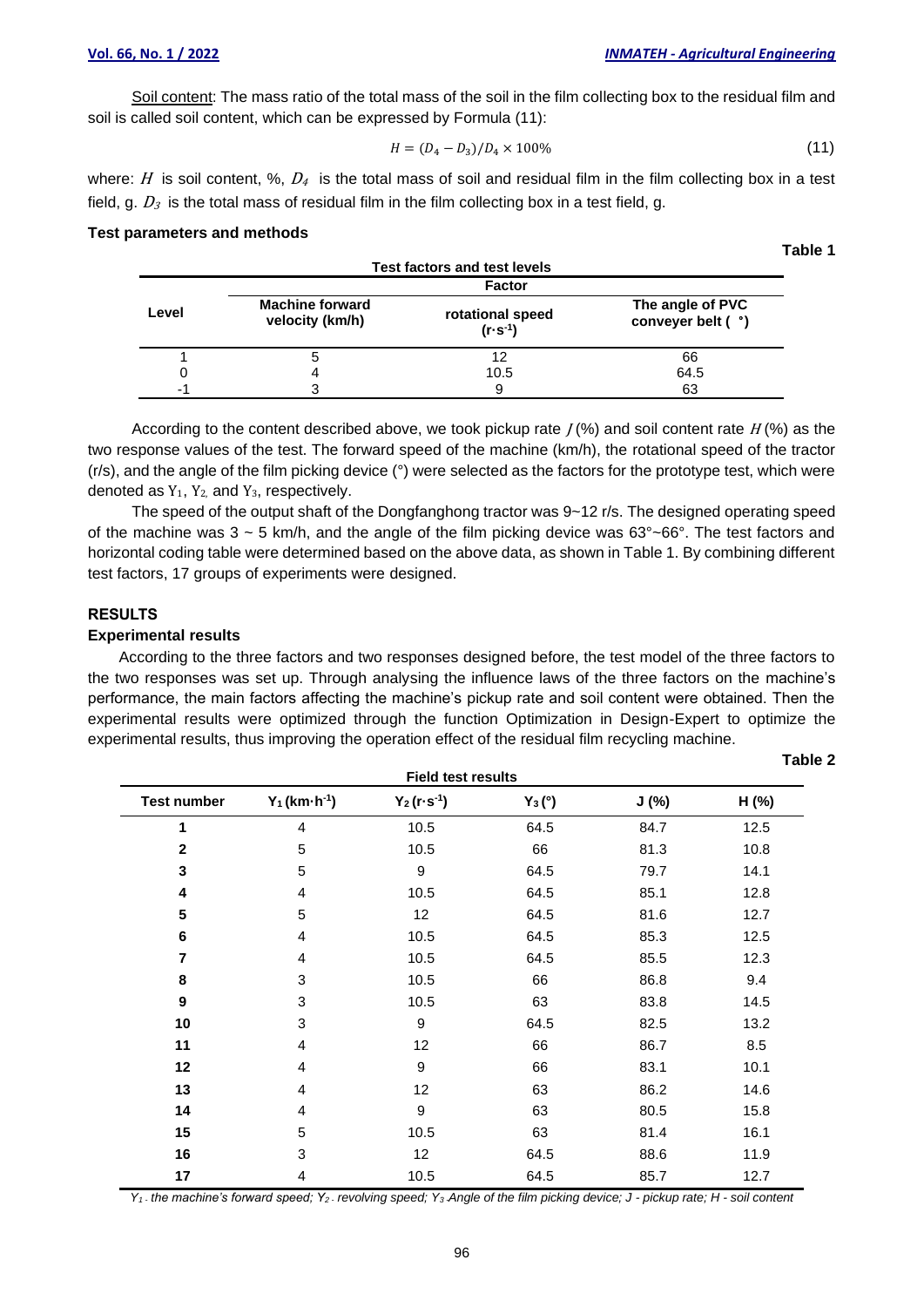By analysing the experimental design and results in Table 2, it could be found that by adjusting the level of the three experimental factors, the pickup rate of the machine fluctuated between 79.7% and 88.6%, and the soil content rate between 9.4%~16.1%, so it could be seen from the test data that the prototype basically met the design requirements. To further analyse the comprehensive influential effect of the three factors on the machine's operation performance, Plackett-Burman designs (PB) in Design-Expert were adopted to build the regression model and regression equation of the three factors to the two responses *(Geng, 2019; Zhao & Wu, 2019)*, and then the factors which decided the test results were selected from the experimental factors to further adjust the machine's parameters to achieve the best-operating conditions.

#### **Regression analysis of test results**

Through Design-Expert fitting, the regression equation of the three factors to the pickup rate J and the regression equation of the three factors to soil content H were obtained, as shown in Formulas (12) and (13).

$$
J = -828.1375 + 48.8625A + 23.95833B + 20.78333C - 0.7AB - 0.51667AC
$$
  
\n
$$
- 0.23333BC - 1.3A^2 - 0.22222B^2 - 0.12222C^2
$$
\n(12)  
\n
$$
H = -382.4625 - 0.7875A + 2.38533B + 13.8C - 0.01667AB - 0.033333AC
$$
  
\n
$$
- 0.044444BC + 0.4625A^2 + 0.00555556B^2 - 0.11667C^2
$$
\n(13)

**Table 3**

**Significance test on the regression analysis model of the recovery rate of film residues and potato damage rate**

| <b>Sources</b>    | <b>Degree</b><br>οf<br>freedom | Residual film recovery rate |             |             | soil content rate    |             |             |
|-------------------|--------------------------------|-----------------------------|-------------|-------------|----------------------|-------------|-------------|
|                   |                                | Sum of<br>square            | Values of F | Values of P | Sum of<br>square     | Values of F | Values of P |
| <b>Model</b>      | 9                              | 98.06                       | 51.97       | < 0.0001    | 69.34                | 117.89      | < 0.0001    |
| $Y_1$             | 1                              | 39.16                       | 186.80      | < 0.0001    | 2.76                 | 42.5        | 0.0003      |
| $Y_2$             | 1                              | 37.41                       | 178.45      | < 0.0001    | 3.78                 | 57.86       | 0.0001      |
| $Y_3$             | 1                              | 4.50                        | 21.47       | 0.0024      | 61.61                | 942.59      | < 0.0001    |
| $Y_1Y_2$          | 1                              | 4.41                        | 21.04       | 0.0025      | $2.5 \times 10^{-3}$ | 0.038       | 0.8505      |
| $Y_1Y_3$          | 1                              | 2.40                        | 11.46       | 0.0117      | 0.010                | 0.15        | 0.7073      |
| $Y_2Y_3$          | 1                              | 1.10                        | 5.26        | 0.0555      | 0.040                | 0.61        | 0.4597      |
| $Y_{12}$          | 1                              | 7.12                        | 33.49       | 0.0006      | 0.9                  | 13.78       | 0.0075      |
| $Y_{22}$          | 1                              | 1.05                        | 5.02        | 0.06        | $6.6 \times 10^{-4}$ | 0.01        | 0.9229      |
| $Y_{32}$          | 1                              | 0.32                        | 1.52        | 0.2576      | 0.29                 | 4.44        | 0.0731      |
| <b>Residual</b>   | 7                              | 1.47                        |             |             | 0.46                 |             |             |
| <b>Pure Error</b> | $\overline{4}$                 | 0.80                        |             |             | 0                    |             |             |
| <b>Cor Total</b>  | 16                             | 99.53                       |             |             | 69.80                |             |             |

*p*<*0.01, Extremely significant; 0.01*<*p*<*0.05, Significant; p*>*0.05, Not significant*

Table 3 shows the variance analysis of the prototype's pickup rate regression model. The fitting degree of the regression model was judged by analysing  $P$  value,  $F$  value,  $P$  value of the misfit term, determination coefficient R<sup>2</sup> value as well as P value of the test factors *(Zhang et al, 2019; Deng et al, 2016).* The significance test of the pickup rate model was  $F = 51.97$  and  $P < 0.0001$ , indicating that the pickup rate regression equation had a high significance. The significance test of the soil content model was  $F = 117.89$  and  $P < 0.0001$ , indicating the regression equation had a higher significance.

A four-dimensional slice figure was drawn with MATLAB to depict the comprehensive influential effects of the three factors on the pickup rate. By analysing the comprehensive influential effects of the three factors in Fig. 6 on the pickup rate, it could be seen that the pickup rate basically did not change with the change of the angle of the film picking device  $Y_{3}$ , but increased with the increase of revolving speed  $Y_{2}$  and the decrease of the machine's forward speed  $Y<sub>1</sub>$ , among which the change of revolving speed was more significant to the pickup rate.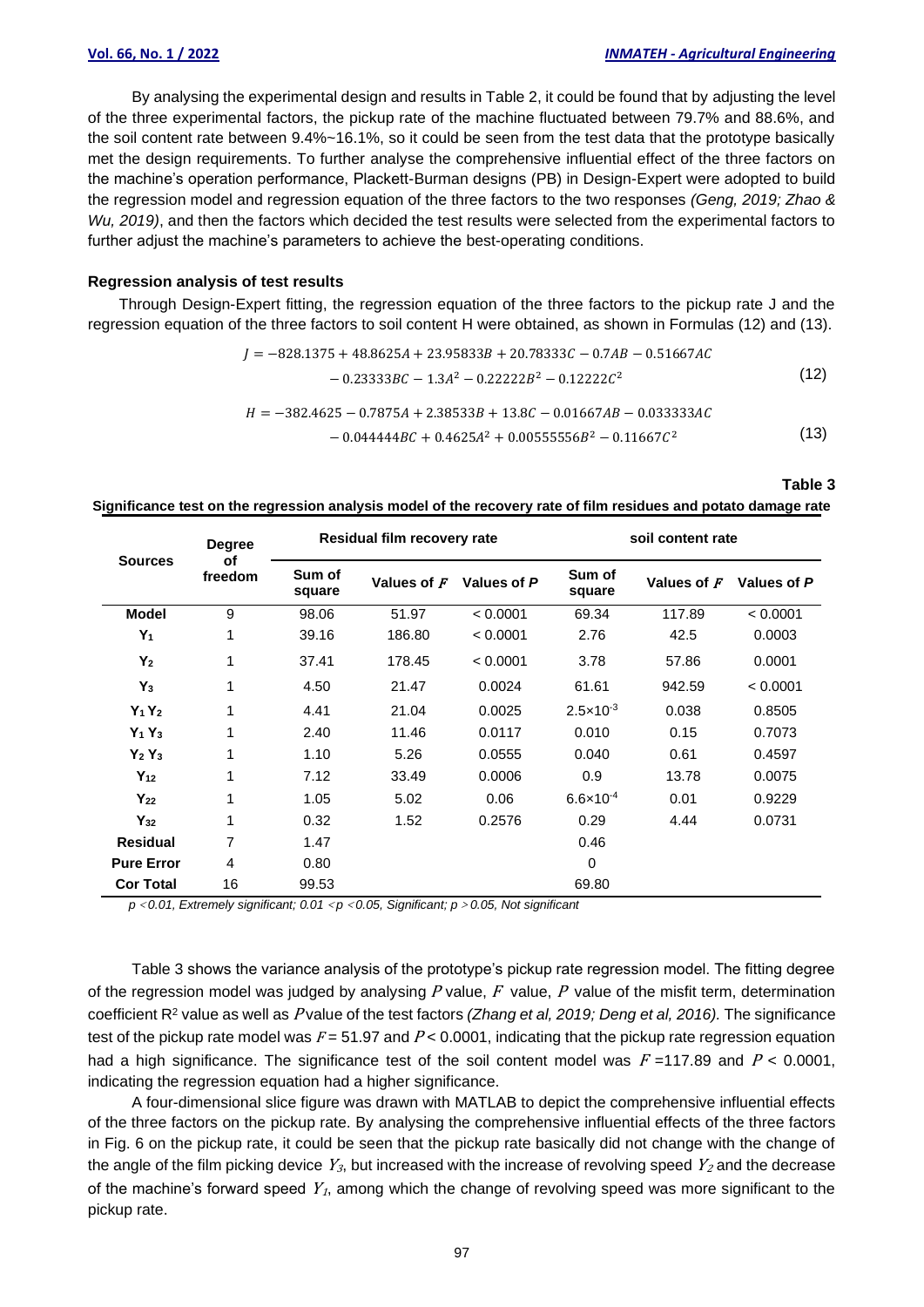$H(%)$ 

Based on the analysis of the comprehensive influential effects of the three factors in Fig. 7 on the soil content, it could be seen that the soil content gradually decreased rapidly with the increase of the angle of the film picking device  $Y_{3}$ , while the soil content basically remained unchanged with the changes of the operating speed of the machine  $Y_1$  and  $Y_2$ . Based on analysing the comprehensive influential effects of the three factors on the pickup rate and soil content, it could be seen that the significance of the three factors to the pickup rate is the rotational speed  $Y_2$  > speed  $Y_1$  > the angle of the film pickup device  $Y_3$ . Among the three factors, the most significant one on the pickup rate is the angle of the film pickup device.



**Fig. 6 - Comprehensive influential effects of three factors on pickup net rate**



**Fig. 7 - Comprehensive influential effects of three factors on soil content**

## **Parameter optimization**

To improve the operating performance of the residual film recycling machine *(Sun et al., 2018; Wu, J. 2018)*, the function Optimization in Design-Expert was used to optimize the test results, and the constraint conditions were selected according to the operational requirements, working conditions and relevant theoretical analysis of the high pickup rate and low soil content, and then the objective function (14) was established:

$$
\begin{cases}\nmax J & (Y_1, Y_2, Y_3) \\
min H & (Y_1, Y_2, Y_3)\n\end{cases}
$$
\n(14)

and

$$
\begin{cases} 3 \text{ km/h} \le Y_1 \le 5 \text{ km/h} \\ 9 \text{ r/s} \le Y_2 \le 12 \text{ r/s} \\ 63^\circ \le Y_3 \le 66^\circ \end{cases}
$$

The optimization range of objective function J was 80~100%, the optimization range of objective function R was a range of 0~2%, and the optimization of objective function H was 0~20%. Then the experimental results were optimized and solved, and the optimal parameters of the machine were obtained as follows: the machine's forward speed was 3.2 km/h; the revolving speed was 10.5 r/s, the angle of the film pickup device was 65.4 °, the film pickup rate J of the residual film recycling machine under these parameters was 87.084 %, and the soil content H was 10.382 %.

#### **Experimental verification**

To verify the performance of the machine under the optimized parameters, the experiment was carried out again in the harvested vegetable fields in Hebei Province. The test was conducted according to the standard of Residual Plastic Film Recycling Machine. The soil firmness of the test field was 3.82 MPa and the average moisture content of the soil was 12.3%.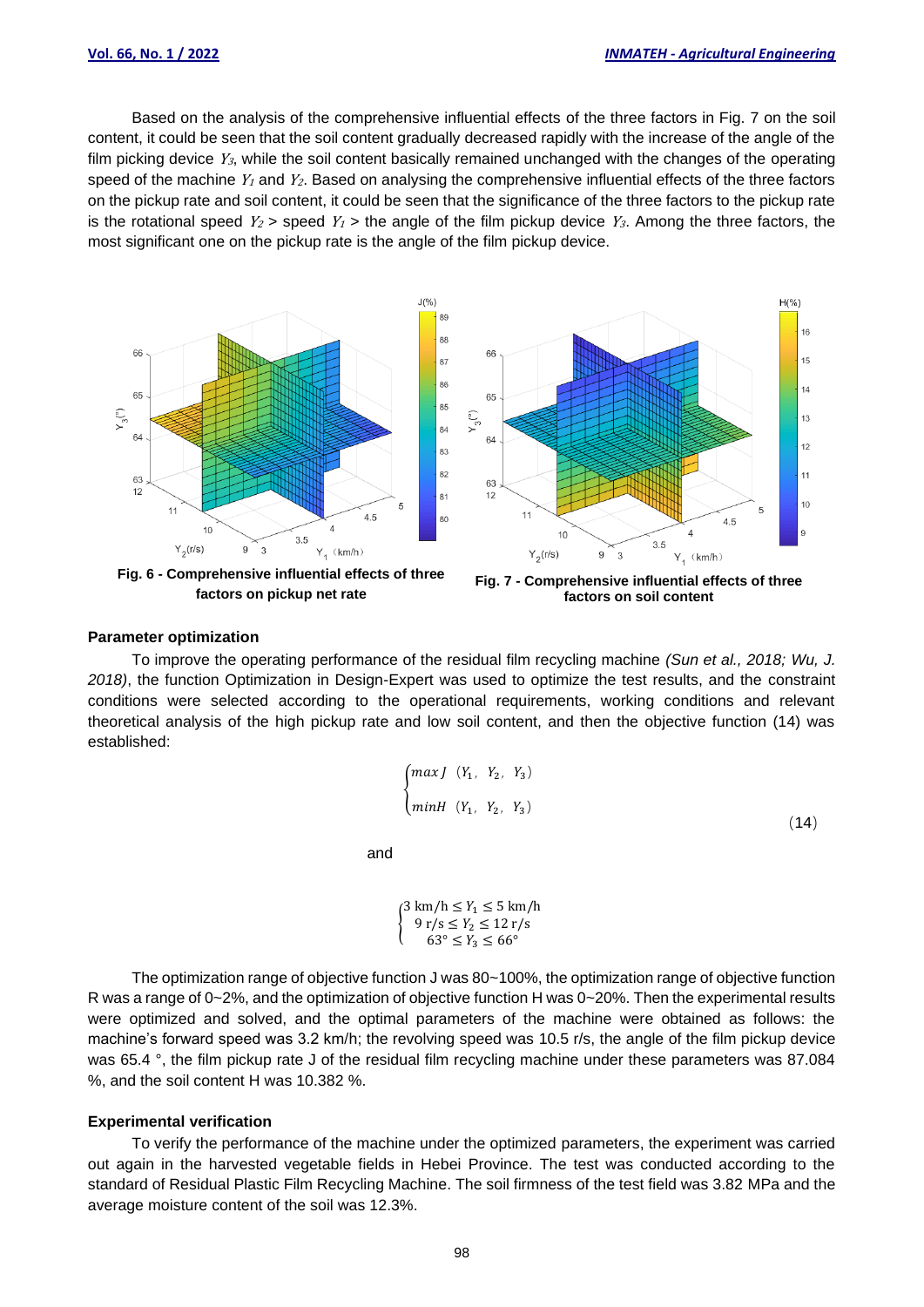| <b>Results of the field test</b> |                 |                |             |          |          |  |  |
|----------------------------------|-----------------|----------------|-------------|----------|----------|--|--|
| <b>Test</b><br>number            | $Y_1$<br>(km/h) | $Y_2$<br>(r/s) | $Y_3$<br>٥١ | J<br>(%) | Н<br>(%) |  |  |
| 1                                | 3.2             | 10.5           | 65.4        | 87.3     | 11.5     |  |  |
| $\mathbf{2}$                     | 3.2             | 10.5           | 65.4        | 86.6     | 10.8     |  |  |
| 3                                | 3.2             | 10.5           | 65.4        | 86.2     | 11.1     |  |  |
| 4                                | 3.2             | 10.5           | 65.4        | 86.9     | 11.3     |  |  |
| 5                                | 3.2             | 10.5           | 65.4        | 86.7     | 10.6     |  |  |
| 6                                | 3.2             | 10.5           | 65.4        | 87.1     | 11.4     |  |  |

**Table 4**

The operating effectiveness of the machine was obtained by averaging the results of the six tests. Test results are shown in Table 4. The average pickup rate /was 86.6%, and the average soil rate H was 11.12%, which was close to the optimization solution results. In the experiment, the pickup rate was slightly lower than the optimization solution, and the soil content was slightly higher than the optimization solution. This was because there were weeds, sand, and residual vegetables in the vegetable field recycling process, leading to a slight difference between the experimental value and the theoretical value, so it indicated that the model was reliable to a certain extent.

## **CONCLUSIONS**

In this paper, the processing and production process of the machine was briefly introduced, and then the field experiment was carried out on the prototype. The comprehensive influential effects of the three factors on the two responses were established by using Design-Expert on the experimental data, and the following conclusions were drawn:

(1) The comprehensive influential laws of the three factors on the two responses were reflected by drawing the contour line and response surface of the two responses and the four-dimensional slice figure of the three factors on the two responses. The factor with the most significant influence on the pickup rate *J* was revolving speed  $Y_2$ , and the factor with the most significant influence on the soil content rate was the angle of the film picking device  $Y_2$ .

(2) The optimum operating parameters of the machine were obtained by using Design-Expert to optimize the experimental results: the machine's forward speed was 3.2 km/h, the revolving speed was 10.5 r/s, the angle of the film picking device was  $65.4^{\circ}$ , the pickup rate of the residual film recycling machine J was  $86.6\%$ , and the soil rate <sup>H</sup> was 11.12%.

#### **ACKNOWLEDGEMENT**

I would like to thank the teachers at China Agricultural University for their help. Thank you to my tutors, Jianming Jian (corresponding author) and Shulin Hou. The work was supported by the National Key R&D Program of China No. 2018YFD0800400, the Study on Key Techniques and Equipment for Vegetable Residual Film Recycling in Huang-Huai-Hai area.

#### **REFERENCES**

- [1] An Q. (1996). The Effect of Pollution on Farm Ecosystem and the Control Countermeasures. *Journal of Ecology and Rural Environment*, (02):44-47.
- [2] Chen X.H., Chen X.G., Li J.B., Li C.S., Yang Y.K., (2020). Design and test of nail-teeth roller-type residual film recovery device before sowing. *Transactions of the Chinese Society of Agricultural Engineering*, 36(02):30-39.
- [3] Yanjie Li, Yong Xu, Colin Thornton. A comparison of discrete element simulations and experiments for 'sandpiles' composed of spherical particles [J]. *Powder Technology*. 2005 (3)
- [4] Geng X. (2020). Study on fume diffusion laws and analysis on response surface of welding workshop. *Journal of Safety Science and Technology*, 16(03):177-182.